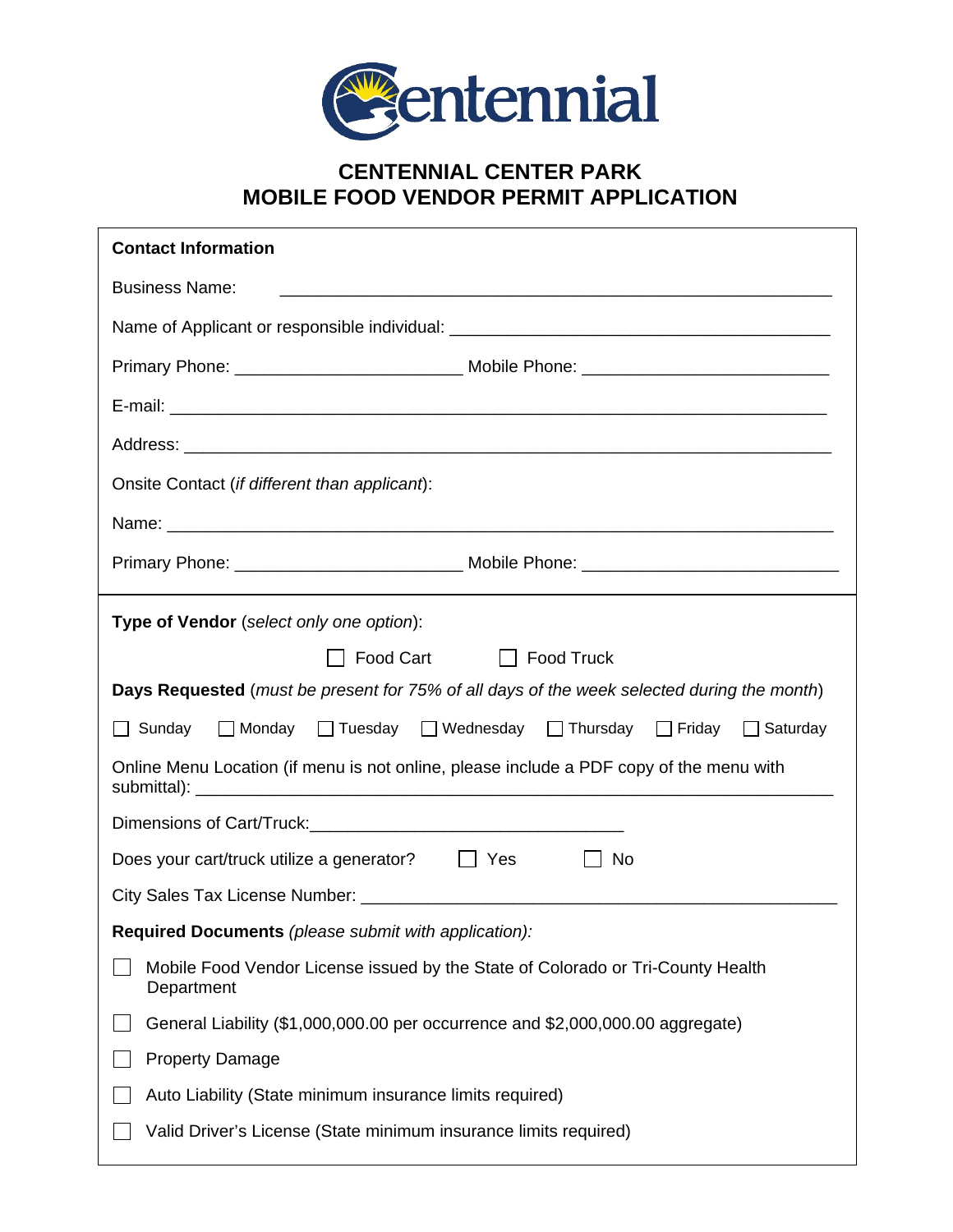## **Additional Requirements and Information***:*

- Must have and provide a copy of license/approval from the State of Colorado and/or the Tri-County Health Department.
- Must have and provide a copy of a valid City sales tax license.
- Must display City sales tax license and State/Tri-County Health approval on cart/truck.
- Must provide a copy of a valid driver's license.
- Must provide a food menu for all consumables.
- All vendors must comply with the 'Rules and Regulations for Mobile Vendors' attached to the permit application.
- Mobile vendor permits are valid for a one (1) month period. A new mobile vendor permit application must be submitted each month. Permit applications are due by the  $15<sup>th</sup>$  of the previous month (i.e. applications for June are due by May  $15<sup>th</sup>$ ). Permits will be awarded by the  $25<sup>th</sup>$  and must be paid for in full at the time of pick up.
- The cost for a **one (1) month permit shall be \$25.00**.
- Mobile vendor permits are not valid during City special events. For a list of City special events, visit www.centennialco.gov/events.
- The City of Centennial has the discretion to award permits as it deems appropriate to promote a variety of consumables within the Centennial Center Park ("Park") and to ensure permits are issued in the best interest of the City and Park patrons. The City also reserves the right to revoke permits at any time for any reason, including: damage to City property, complaints from Park patrons, failure to abide by the Rules and Regulations for Mobile Vendors, and **failure to appear and conduct business**.

By submitting this application, Applicant expressly agrees, should the requested permit issue, to pay all costs to make the City whole, and to defend, indemnify and hold harmless the City, and any of its Council Members, board members, commissioners, officials, officers, agents, Contractors, attorneys, or employees from any and all damages, liability, expenses, or court awards, including costs and attorney's fees that are or may be awarded as a result of any loss, injury or damage sustained or claimed to have been sustained by the City or any third-party, including but not limited to, any property, person, firm, partnership, or corporation, in connection with or arising out of any intentional, reckless, negligent or tortious conduct, error, omission, or act of commission by Applicant. The Applicant's obligation to indemnify pursuant to this paragraph shall survive the completion of the one (1) month permitting period.

**By submitting this application, Applicant expressly agrees to all terms and conditions of any permit issued in accordance with this application and represents, if Applicant is a corporate entity, that the individual submitting this application on behalf of the Applicant has the authority to bind such entity to the agreements created by the submission of this Application and issuance of a permit.**

This is not an application for a permit to authorize the sale, service, or consuming or the possession of an open container of any alcoholic beverage or 3.2% beer in the Park or Park parking area.

> **Centennial Center Park Special Events and Permitting**  13133 E. Arapahoe Rd. parkinfo@centennialco.gov 303.754.3358